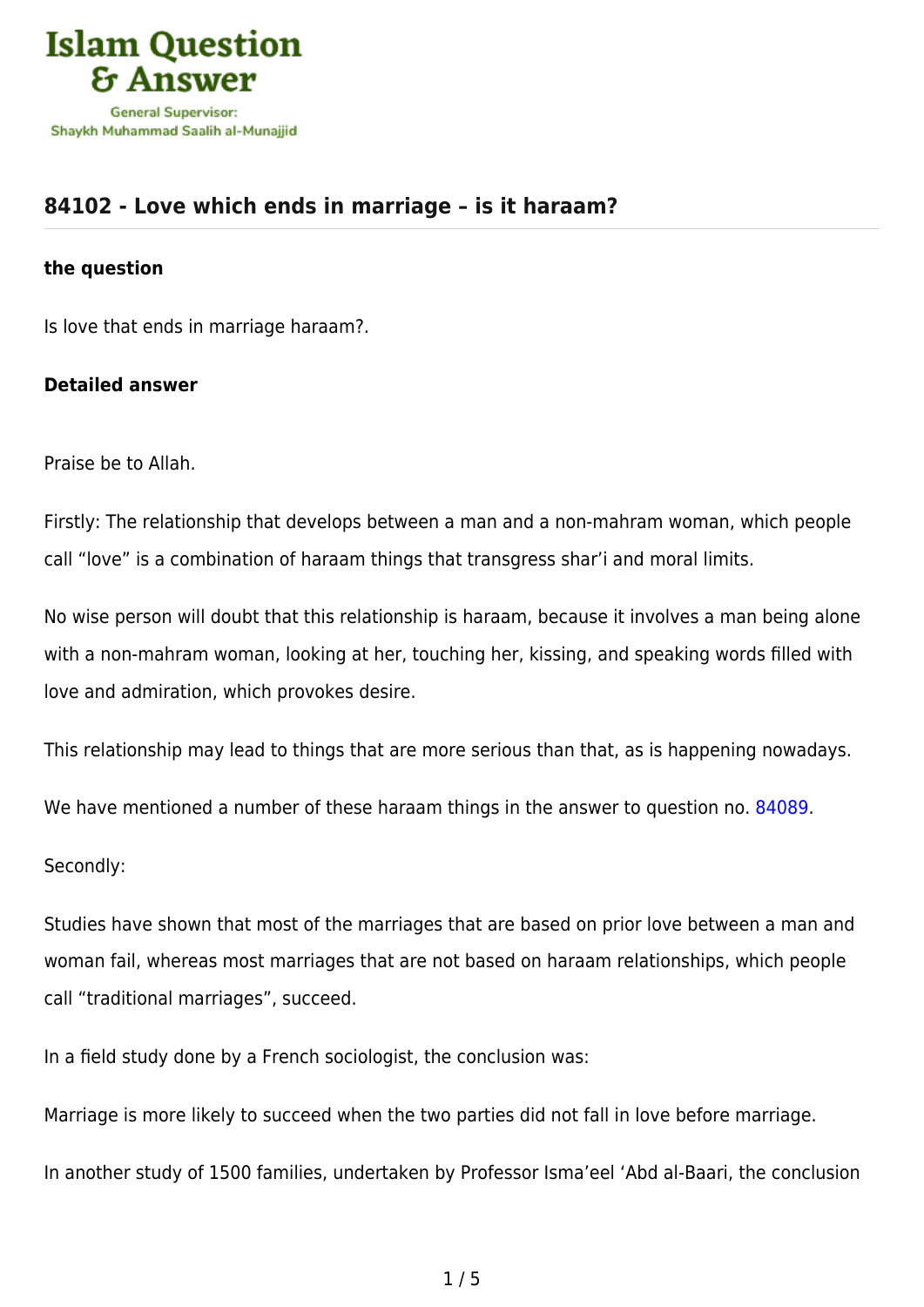

was that more than 75% of love marriages ended in divorce, whilst the rate among traditional marriages – those which were not based on prior love – was less than 5%.

We can mention the most important causes of this outcome:

1-Emotion blinds one to seeing faults and dealing with them, as it is said: "Love is blind". One or both parties may have faults that make them unsuitable for the other, but those faults only become apparent after marriage.

2-The lovers may think that life is an unending journey of love, so we see that they only speak of love and dreams, etc. They never speak about the problems of life and how to deal with them. This notion is destroyed after marriage, when they are confronted with the problems and responsibilities of life.

3-The lovers are not used to debate and discussion, rather they are used to sacrifice and compromise in order to please the other party. Often they have arguments because each party wants to compromise and please the other. Then the opposite happens after marriage, and their arguments lead to a problem, as each one is used to the other agreeing with him or her, without any argument.

4-The image that each lover has of the other is not a true image, because each party is being kind and gentle and trying to please the other. This is the image that each is trying to present to the other during the so-called "love" phase, but no one can carry on doing that throughout his or her life, so the true image appears after marriage, and leads to problems.

5-The period of love is usually based on dreams and exaggerations that do not correspond with the reality that appears after marriage. The lover may think that he is going to bring her a piece of the moon, and he will never be happy unless she is the happiest person in the world, and so on.

But in return, she is going to live with him in one room and on the ground, and she has no requests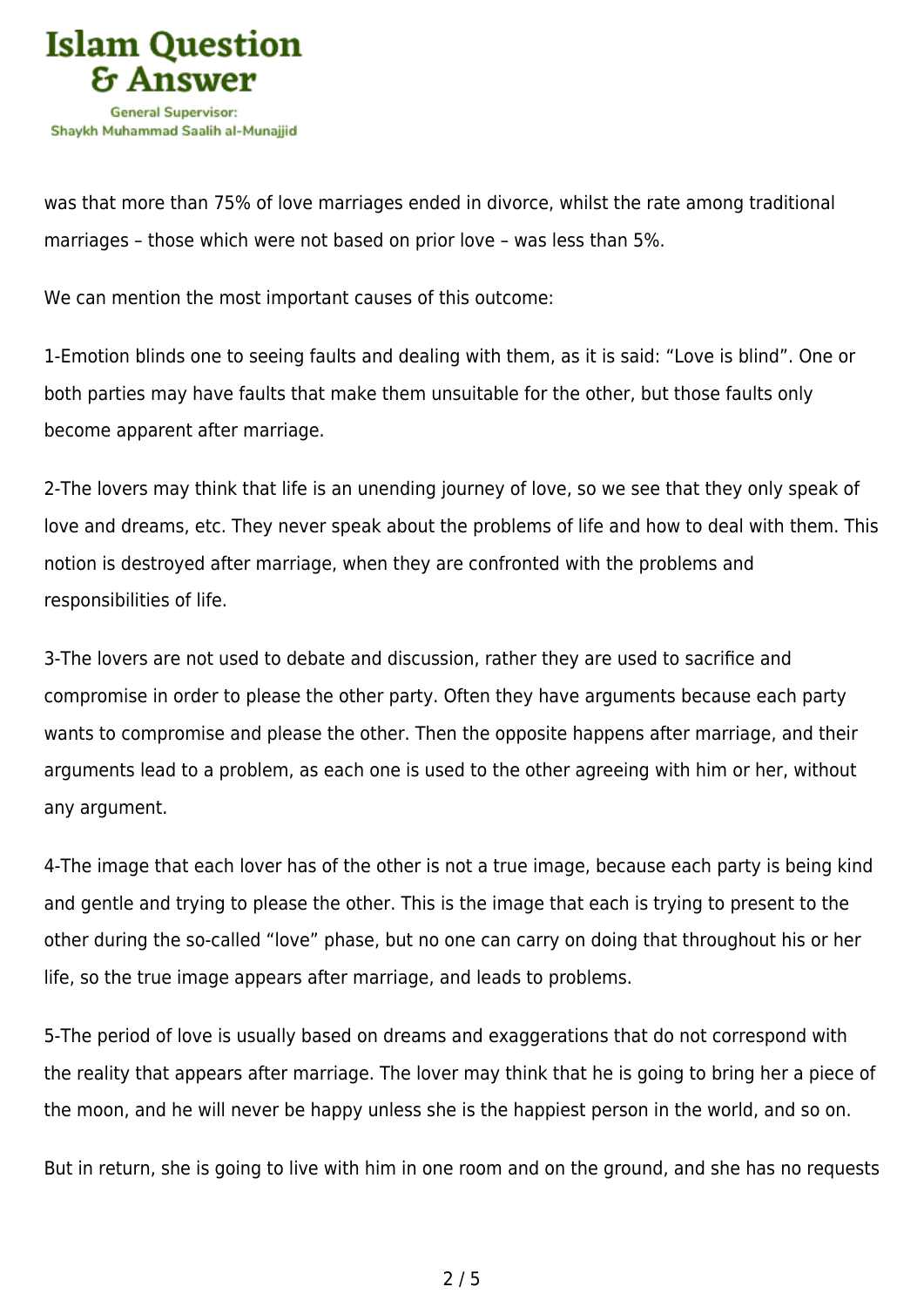

or demands so long as she has won him, and that is sufficient for her. As one of them said, "A small nest is sufficient for us" and "A small morsel is sufficient for us" and "I will be content if you give me a piece of cheese and an olive"! This is exaggerated emotional talk, and both parties quickly forget it after marriage, and the woman complains about her husband's miserliness, and his failure to meet her needs. Then the husband begins to complain about having too many demands and too many expenses.

For these reasons and others, we are not surprised when each party says after marriage that they were deceived and that they rushed into it. The man regrets not marrying So and so who was suggested to him by his parents, and the woman regrets not marrying So and so whom her parents approved of, but in fact they rejected him because of her wishes. So the result is this very high rate of divorce for marriages which people thought would be examples of the happiest marriages in the world!

#### Thirdly:

The reasons mentioned above are real, and have happened in real life, but we should not ignore the real reason for the failure of these marriages, which are based on disobedience to Allaah. Islam can never approve of these sinful relationships, even if the aim is marriage. Therefore they cannot escape the just divine punishment, as Allaah says (interpretation of the meaning):

"But whosoever turns away from My Reminder (i.e. neither believes in this Qur'aan nor acts on its teachings) verily, for him is a life of hardship"

## [Ta-Ha 20:124]

A hard and difficult life is the result of disobeying Allaah and turning away from His Revelation.

And Allaah says (interpretation of the meaning):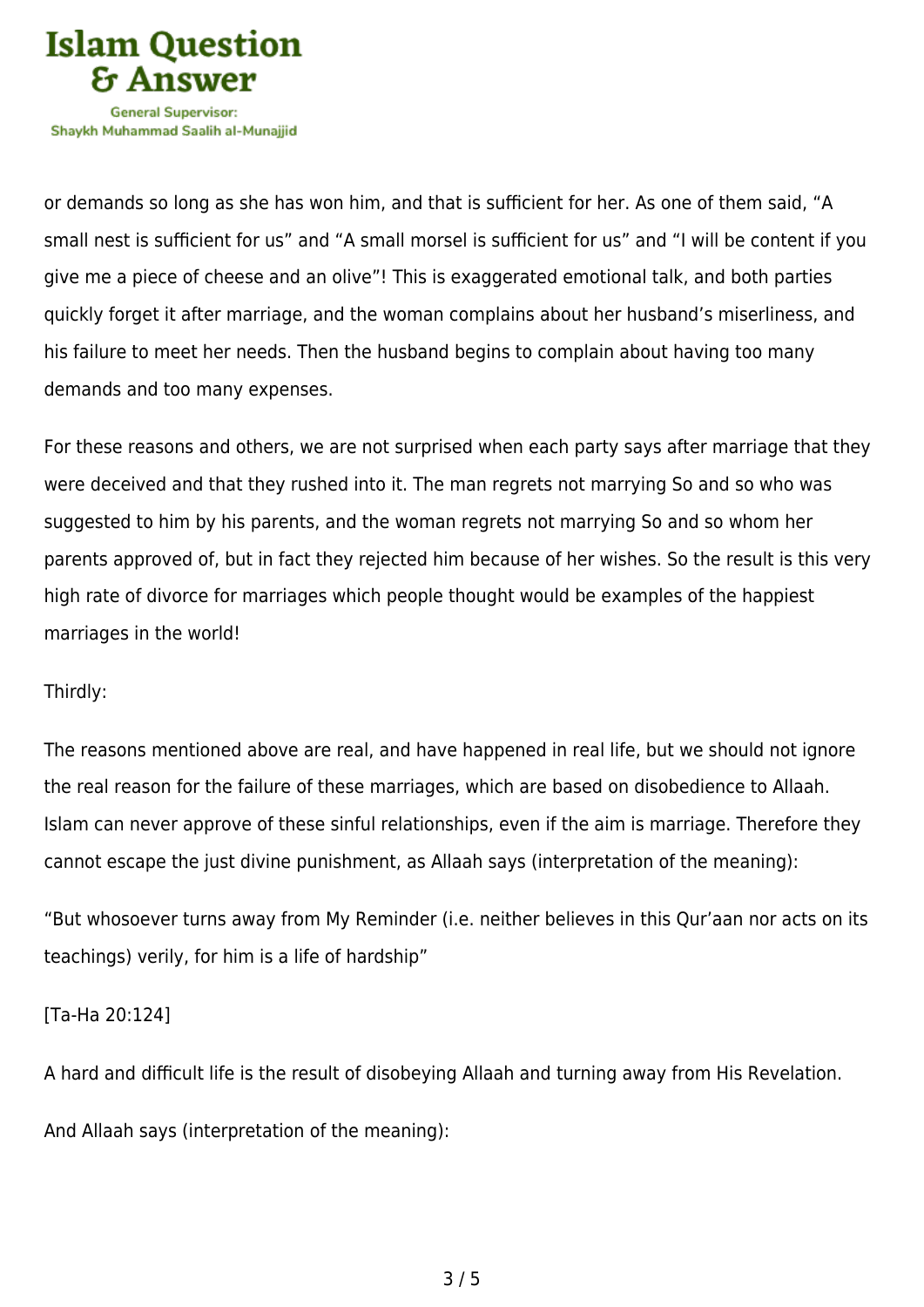

"And if the people of the towns had believed and had the Taqwa (piety), certainly, We should have opened for them blessings from the heaven and the earth"

[al-A'raaf 7:96]

Blessings from Allaah are a reward for faith and piety, but if there is no faith or piety, or only a little thereof, the blessing will be reduced or even non-existent.

And Allaah says (interpretation of the meaning):

"Whoever works righteousness — whether male or female — while he (or she) is a true believer (of Islamic Monotheism) verily, to him We will give a good life (in this world with respect, contentment and lawful provision), and We shall pay them certainly a reward in proportion to the best of what they used to do (i.e. Paradise in the Hereafter)"

[al-Nahl 16:97]

A good life is the fruit of faith and righteous deeds.

Allaah indeed spoke the truth when He said (interpretation of the meaning):

"Is it then he who laid the foundation of his building on piety to Allaah and His Good Pleasure better, or he who laid the foundation of his building on the brink of an undetermined precipice ready to crumble down, so that it crumbled to pieces with him into the fire of Hell. And Allaah guides not the people who are the Zaalimoon (wrongdoers)"

[al-Tawbah 9:109]

The one whose marriage is based on this haraam foundation must hasten to repent and seek forgiveness and seek a righteous life that is based on faith, piety and righteous deeds.